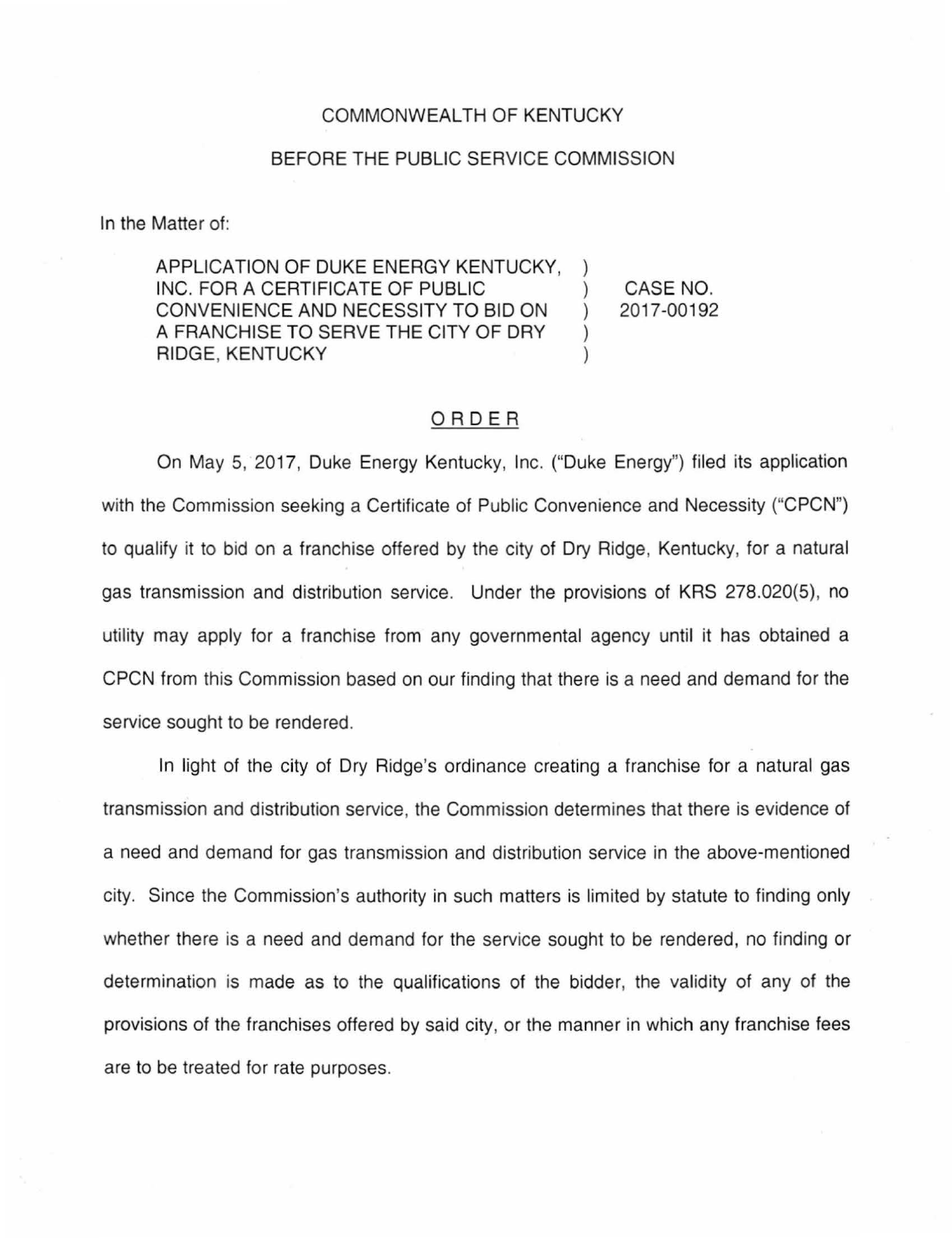IT IS THEREFORE ORDERED that:

1. Duke Energy is granted a CPCN that authorizes it to bid on a franchise offered by the city of Dry Ridge, Kentucky, for a natural gas transmission and distribution service.

2. If Duke Energy is not the successful bidder, Duke Energy shall, within ten days of the award of the franchise at issue, file with the Commission a written notice stating that Duke Energy was not the successful bidder.

3. If Duke Energy is the successful bidder, Duke Energy shall, within ten days of the award of the franchise at issue, file with the Commission a copy of the executed franchise agreement and a statement disclosing the amount of the initial franchise fee.

4. If Duke Energy is the successful bidder, Duke Energy shall, within ten days of an increase or decrease in the amount of the initial franchise fee set forth in the franchise agreement, file with the Commission documentation setting forth the revised fee.

5. Any documents filed pursuant to ordering paragraphs 2, 3, or 4 of this Order shall reference the number of this case and shall be electronically submitted via the Commission's electronic Tariff Filing System.

6. This Order shall not be construed as granting a CPCN to construct utility facilities in said city.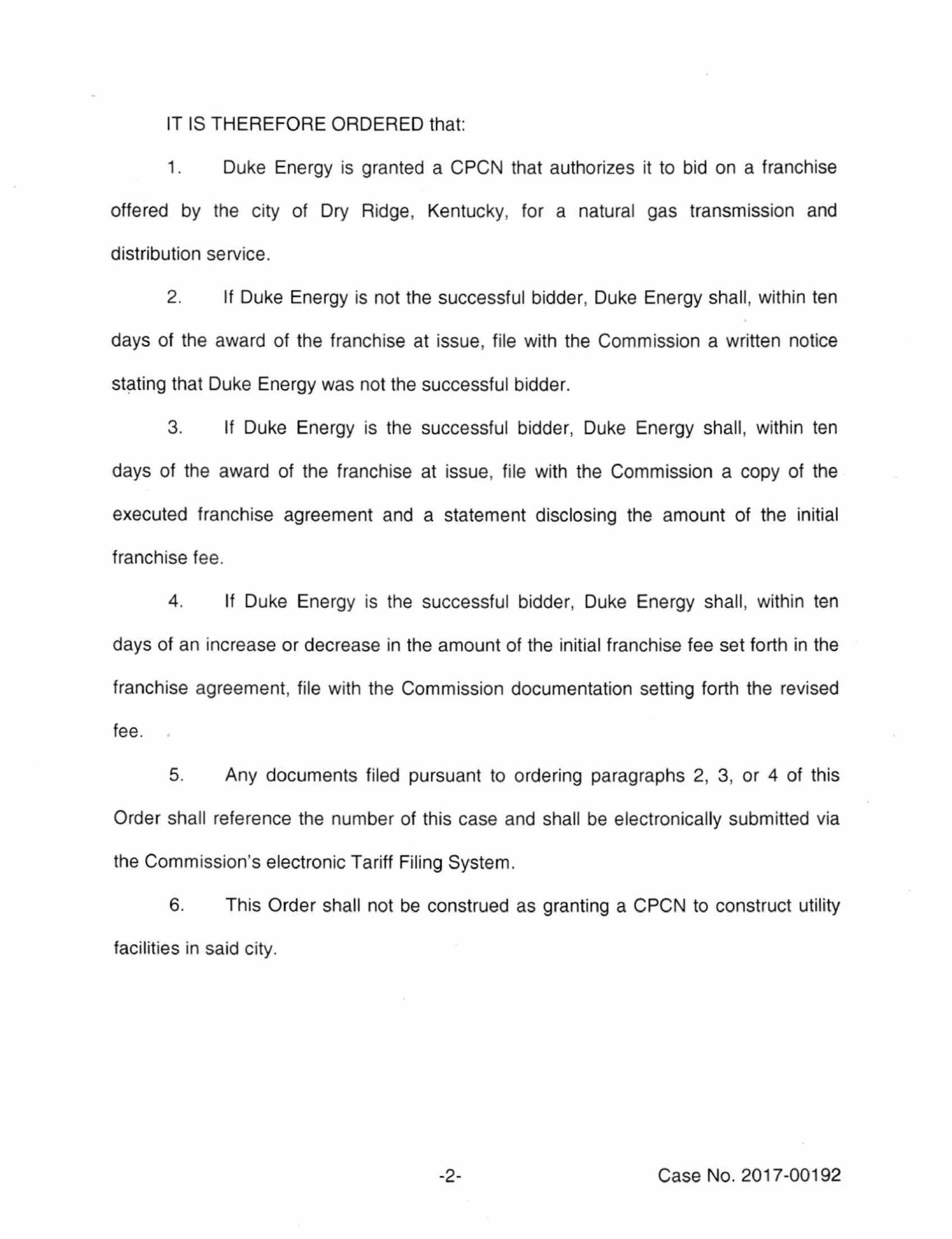By the Commission



ATTEST:

Jalma K. Matlew<br>Executive Director

Case No. 2017-00192